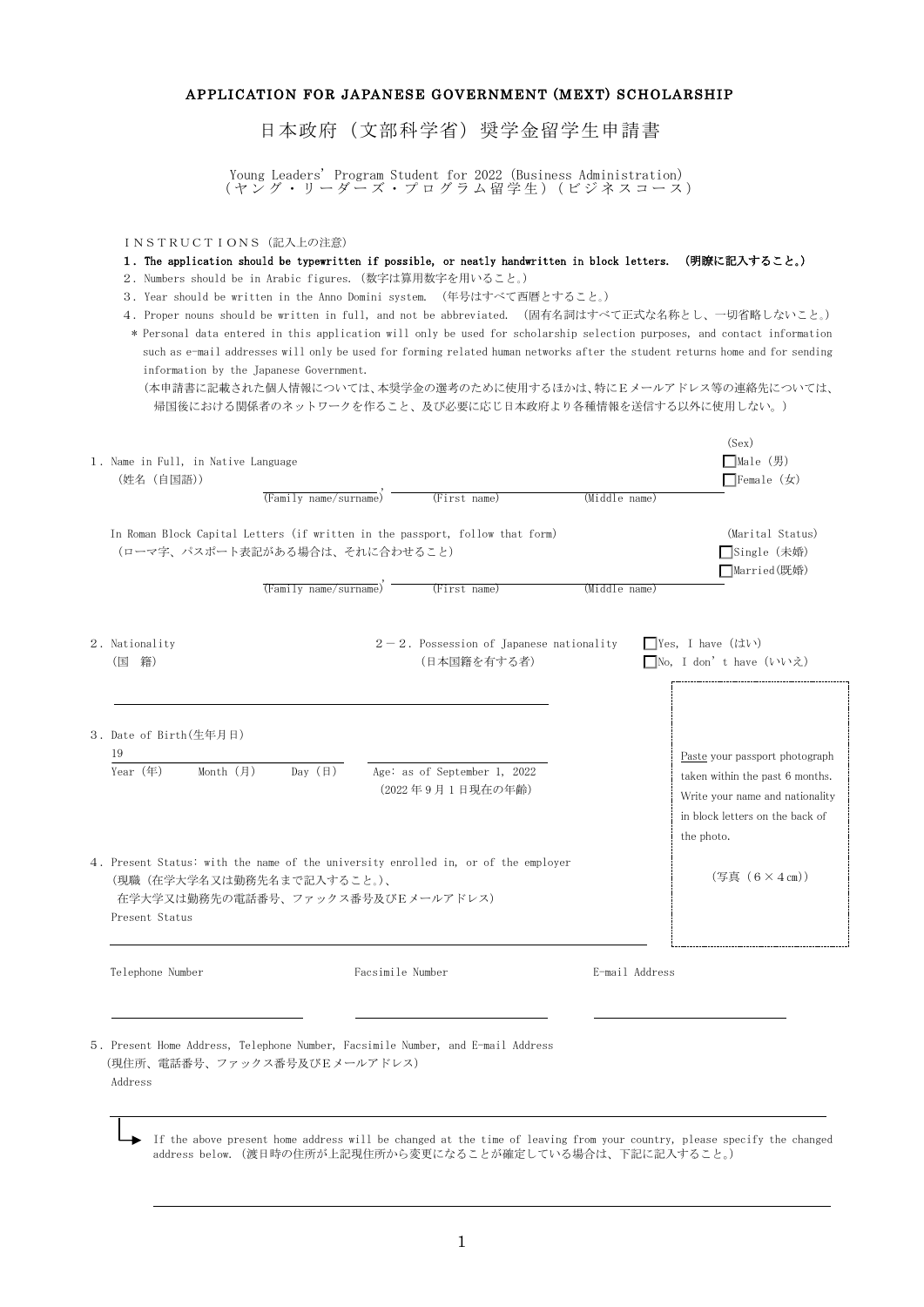\* If possible, write an email address where you can be contacted for periods that include the time before you come to Japan, your stay in Japan and the period after you return home.

(可能な限り、渡日前~日本留学中~帰国後にわたり使い続けることが予想される E-mail アドレスを記入すること。)

6. Educational Background (学歴)

| Level of Education<br>(e.g., Elementary,<br>Secondary (Lower and Upper),<br>Undergraduate, Graduate<br>(教育レベル:初等 (小学)、<br>中等 (中学、高校)、<br>高等 (大学、大学院)) | Name and Address of School<br>(学校名及び所在地)                       | Year and Month<br>of Entrance and<br>Completion<br>(入学及び卒業年月) | Period of Schooling<br>(修学年数) | Diploma or Degree Awarded,<br>Major Subject, Skipped Years<br>and Levels<br>(学位·資格、専攻科目、<br>飛び級の状況) |
|-------------------------------------------------------------------------------------------------------------------------------------------------------|----------------------------------------------------------------|---------------------------------------------------------------|-------------------------------|-----------------------------------------------------------------------------------------------------|
|                                                                                                                                                       | Name<br>(学校名)                                                  | From<br>(入学)                                                  | years<br>(年)                  |                                                                                                     |
|                                                                                                                                                       | Location<br>(所在地)                                              | To<br>(卒業)                                                    | and<br>months<br>(月)          |                                                                                                     |
|                                                                                                                                                       | Name<br>(学校名)                                                  | From<br>(入学)                                                  | years<br>(年)                  |                                                                                                     |
|                                                                                                                                                       | Location<br>(所在地)                                              | To<br>(卒業)                                                    | and<br>months<br>(月)          |                                                                                                     |
|                                                                                                                                                       | Name<br>(学校名)                                                  | From<br>(入学)                                                  | years<br>(年)                  |                                                                                                     |
|                                                                                                                                                       | Location<br>(所在地)                                              | To<br>(卒業)                                                    | and<br>months<br>(月)          |                                                                                                     |
|                                                                                                                                                       | Name<br>(学校名)                                                  | From<br>(入学)                                                  | years<br>(年)                  |                                                                                                     |
|                                                                                                                                                       | Location<br>(所在地)                                              | To<br>(卒業)                                                    | and<br>months<br>(月)          |                                                                                                     |
|                                                                                                                                                       | Name<br>(学校名)                                                  | From<br>(入学)                                                  | years<br>(年)                  |                                                                                                     |
|                                                                                                                                                       | Location<br>(所在地)                                              | To<br>(卒業)                                                    | and<br>months<br>(月)          |                                                                                                     |
|                                                                                                                                                       | Total years of schooling mentioned above<br>(以上を通算した全学校教育修学年数) |                                                               | years<br>(年)                  |                                                                                                     |

 \*If the blank spaces above are not sufficient for the information required, please attach a separate sheet.In such case, please stipulate that the information is on a separate page.

((注) 上欄に書ききれない場合には,適当な別紙に記入して添付すること。その場合は、別紙に記入する旨を上記学歴欄に明記すること。)

- Notes: 1.Exclude kindergarten education or nursery school education. (幼稚園・保育所教育は含まれない。)
	- 2.Preparatory education for university admission is included in upper secondary school.(いわゆる「大学予備教育」は中等 教育に含まれる。)
	- 3.If the applicant possesses a high school-equivalent leaving qualification, indicate this in the blank of the row of Secondary (Upper).(高等学校卒業程度資格を有している場合には,その旨を高校の欄に記入すること。)
	- 4. Any school years or levels skipped should be indicated in the fourth column (Diploma or Degree Awarded, Major Subject, Skipped Years and Levels). (Example: Graduated high school in two years, etc.) (いわゆる「飛び級」をしている場合には、その旨を該当する教育課程の「学位・資格、専攻科目、飛び級の状況」欄に記載するこ と。(例:高校 3 年次を飛び級により短期卒業))
	- 5.If you attended multiple schools at the same level of education due to moving house or readmission to university, then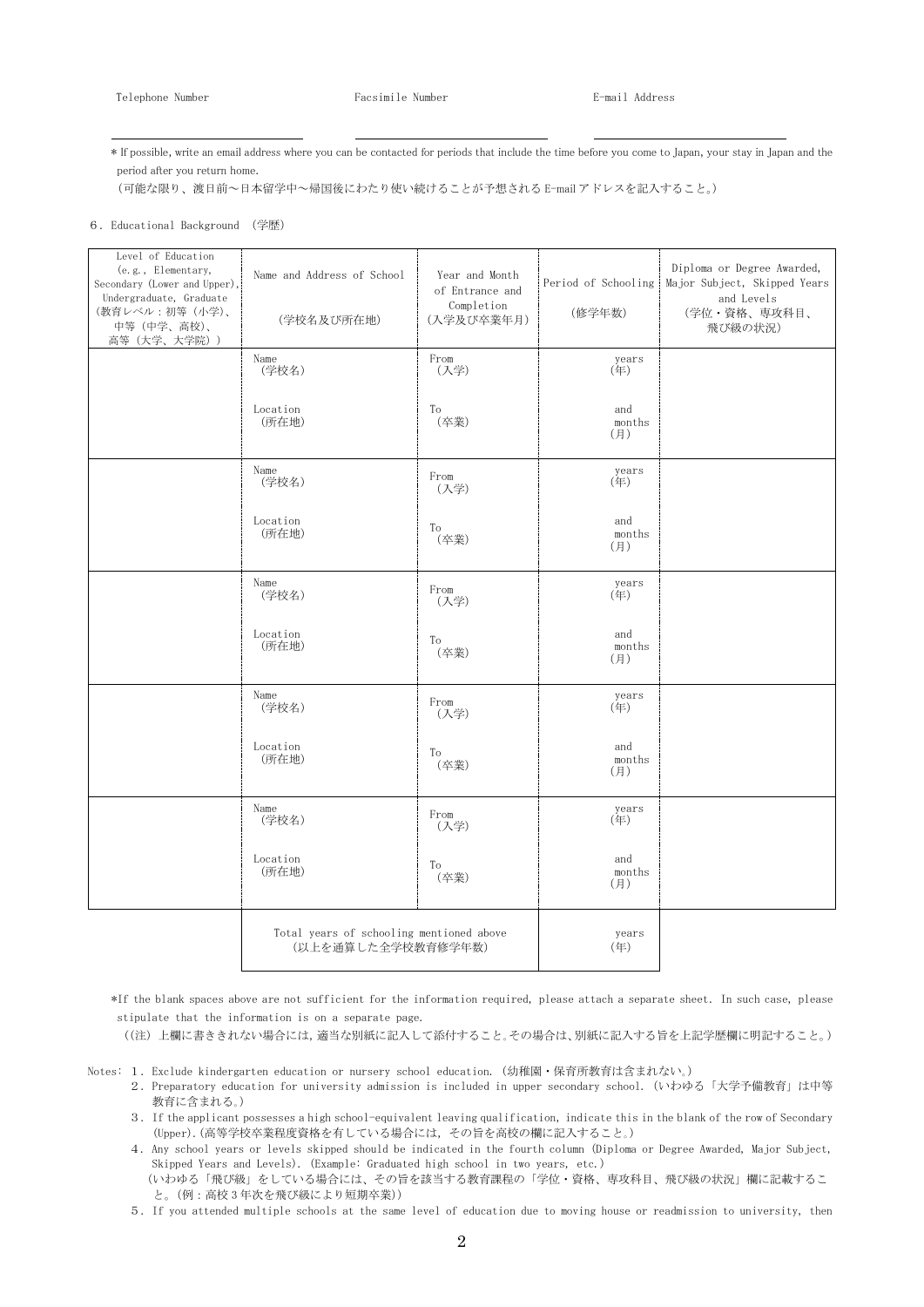write the schools in the same column and include the number of years of study and current status for each school. (住 居の移転や大学の再入学等を理由に、同教育課程で複数の学校に在籍していた場合は、同じ欄に複数の学校の在籍を記載し、すべて の修学状況を修学年数に含めること。)

6. Calculate and write the total number of years studied based on duration as a student. (including extended leave such as summer vacation)(修学年数合計は在籍期間を算出し、記入すること。(長期休暇も含める))

|  |  |  |  |  |  |  |  |  |  | 7. Employment Record (begin with the most recent employment, if applicable) (職歴) |  |
|--|--|--|--|--|--|--|--|--|--|----------------------------------------------------------------------------------|--|
|--|--|--|--|--|--|--|--|--|--|----------------------------------------------------------------------------------|--|

| Name and Address of Organization<br>(勤務先及び所在地) | Period of Employment<br>(勤務期間) | Division/Section<br>(課名) | Position<br>(役職名) | Type of Work<br>(職務内容) |
|------------------------------------------------|--------------------------------|--------------------------|-------------------|------------------------|
|                                                | From                           |                          |                   |                        |
|                                                | to                             |                          |                   |                        |
|                                                | From                           |                          |                   |                        |
|                                                | to                             |                          |                   |                        |
|                                                | From                           |                          |                   |                        |
|                                                | to                             |                          |                   |                        |
|                                                | From                           |                          |                   |                        |
|                                                | to                             |                          |                   |                        |
|                                                | From                           |                          |                   |                        |
|                                                | to                             |                          |                   |                        |

8.State the titles or subjects of books or papers(including the graduation thesis authored by the applicant), if any, with the name and address of the publisher and the date of publication (a summary of the papers should be included.) (著書、論文(卒業論文を含む。)があればその題名、出版社名、出版年月日、出版場所を記入し、又、論文の摘要を添付のこと。)

## 9.Extracurricular and Regional Activities(課外活動又は地域社会での活動)

| 0. EXPLOYMENT CHAINS ROSEONAL NOVEVEDLOD (WAY HE SYZE OVER STEAK & 7714 SYZ |                |  |  |  |
|-----------------------------------------------------------------------------|----------------|--|--|--|
| Extracurricular and Regional Activities<br>(課外活動又は地域での活動)                   | Period<br>(期間) |  |  |  |
|                                                                             |                |  |  |  |
|                                                                             |                |  |  |  |
|                                                                             |                |  |  |  |
|                                                                             |                |  |  |  |
|                                                                             |                |  |  |  |
|                                                                             |                |  |  |  |
|                                                                             |                |  |  |  |
|                                                                             |                |  |  |  |

## 10. Japanese Language Proficiency: Evaluate your level and fill in with an X where appropriate in the following blanks (日本語能力を自己評価のうえ、該当欄に×印を記入すること。)

|                    | Excellent<br>(優) | Good<br>(良) | Poor<br>(不可) |
|--------------------|------------------|-------------|--------------|
| Reading<br>(読む能力)  |                  |             |              |
| Writing<br>(書く能力)  |                  |             |              |
| Speaking<br>(話す能力) |                  |             |              |